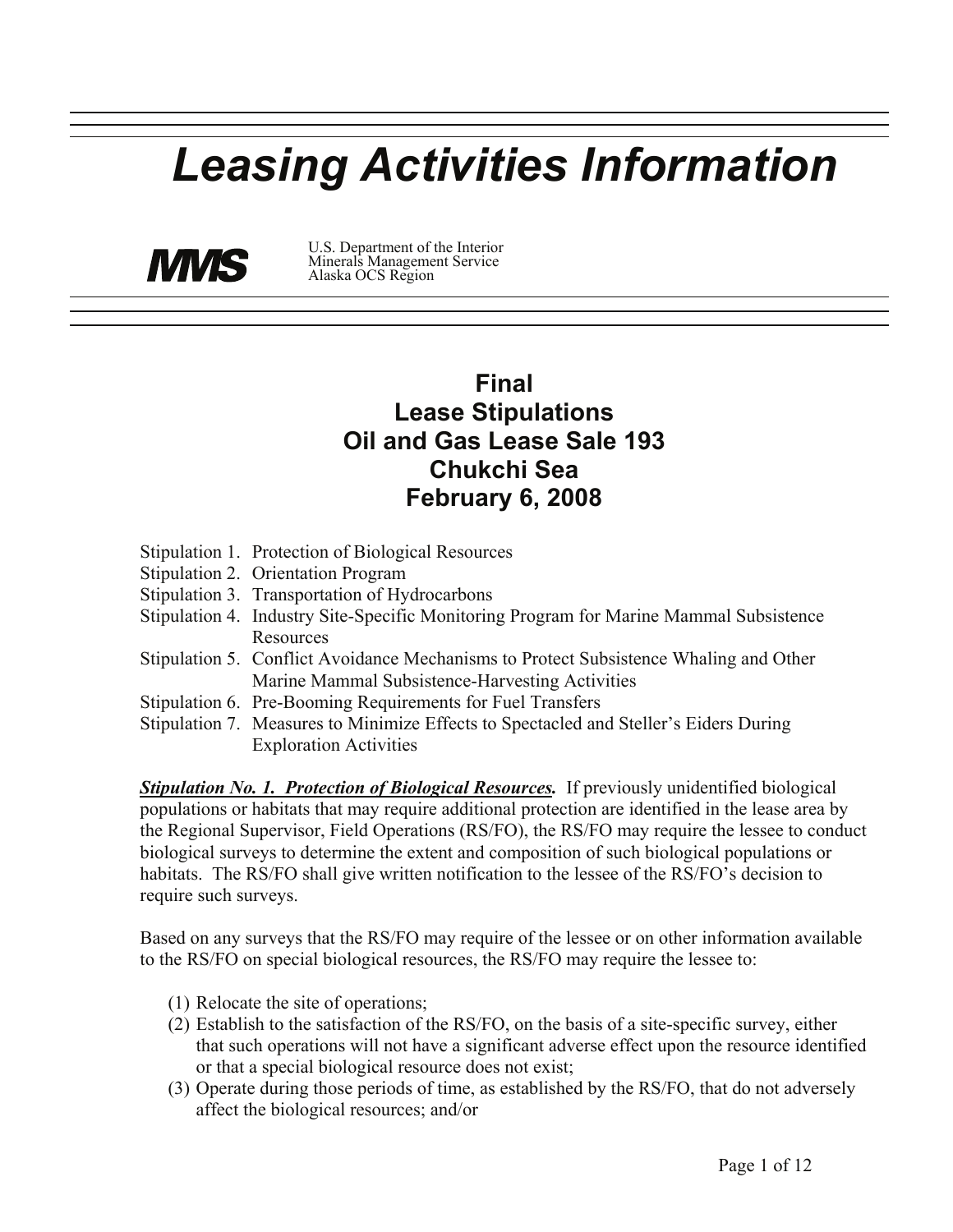(4) Modify operations to ensure that significant biological populations or habitats deserving protection are not adversely affected.

If any area of biological significance should be discovered during the conduct of any operations on the lease, the lessee shall immediately report such finding to the RS/FO and make every reasonable effort to preserve and protect the biological resource from damage until the RS/FO has given the lessee direction with respect to its protection.

The lessee shall submit all data obtained in the course of biological surveys to the RS/FO with the locational information for drilling or other activity. The lessee may take no action that might affect the biological populations or habitats surveyed until the RS/FO provides written directions to the lessee with regard to permissible actions.

*Stipulation No. 2. Orientation Program.* The lessee shall include in any exploration plan (EP) or development and production plan (DPP) submitted under 30 CFR 250.211 and 250.241 a proposed orientation program for all personnel involved in exploration or development and production activities (including personnel of the lessee's agents, contractors, and subcontractors) for review and approval by the RS/FO. The program shall be designed in sufficient detail to inform individuals working on the project of specific types of environmental, social, and cultural concerns that relate to the sale and adjacent areas. The program shall address the importance of not disturbing archaeological and biological resources and habitats, including endangered species, fisheries, bird colonies, and marine mammals and provide guidance on how to avoid disturbance. This guidance will include the production and distribution of information cards on endangered and/or threatened species in the sale area. The program shall be designed to increase the sensitivity and understanding of personnel to community values, customs, and lifestyles in areas in which such personnel will be operating. The orientation program shall also include information concerning avoidance of conflicts with subsistence activities and pertinent mitigation.

The program shall be attended at least once a year by all personnel involved in onsite exploration or development and production activities (including personnel of the lessee's agents, contractors, and subcontractors) and all supervisory and managerial personnel involved in lease activities of the lessee and its agents, contractors, and subcontractors.

The lessee shall maintain a record of all personnel who attend the program onsite for so long as the site is active, not to exceed 5 years. This record shall include the name and date(s) of attendance of each attendee.

*Stipulation No. 3. Transportation of Hydrocarbons.* Pipelines will be required: (a) if pipeline rights-of-way can be determined and obtained; (b) if laying such pipelines is technologically feasible and environmentally preferable; and (c) if, in the opinion of the lessor, pipelines can be laid without net social loss, taking into account any incremental costs of pipelines over alternative methods of transportation and any incremental benefits in the form of increased environmental protection or reduced multiple-use conflicts. The lessor specifically reserves the right to require that any pipeline used for transporting production to shore be placed in certain designated management areas. In selecting the means of transportation, consideration will be given to recommendations of any Federal, State, and local governments and industry.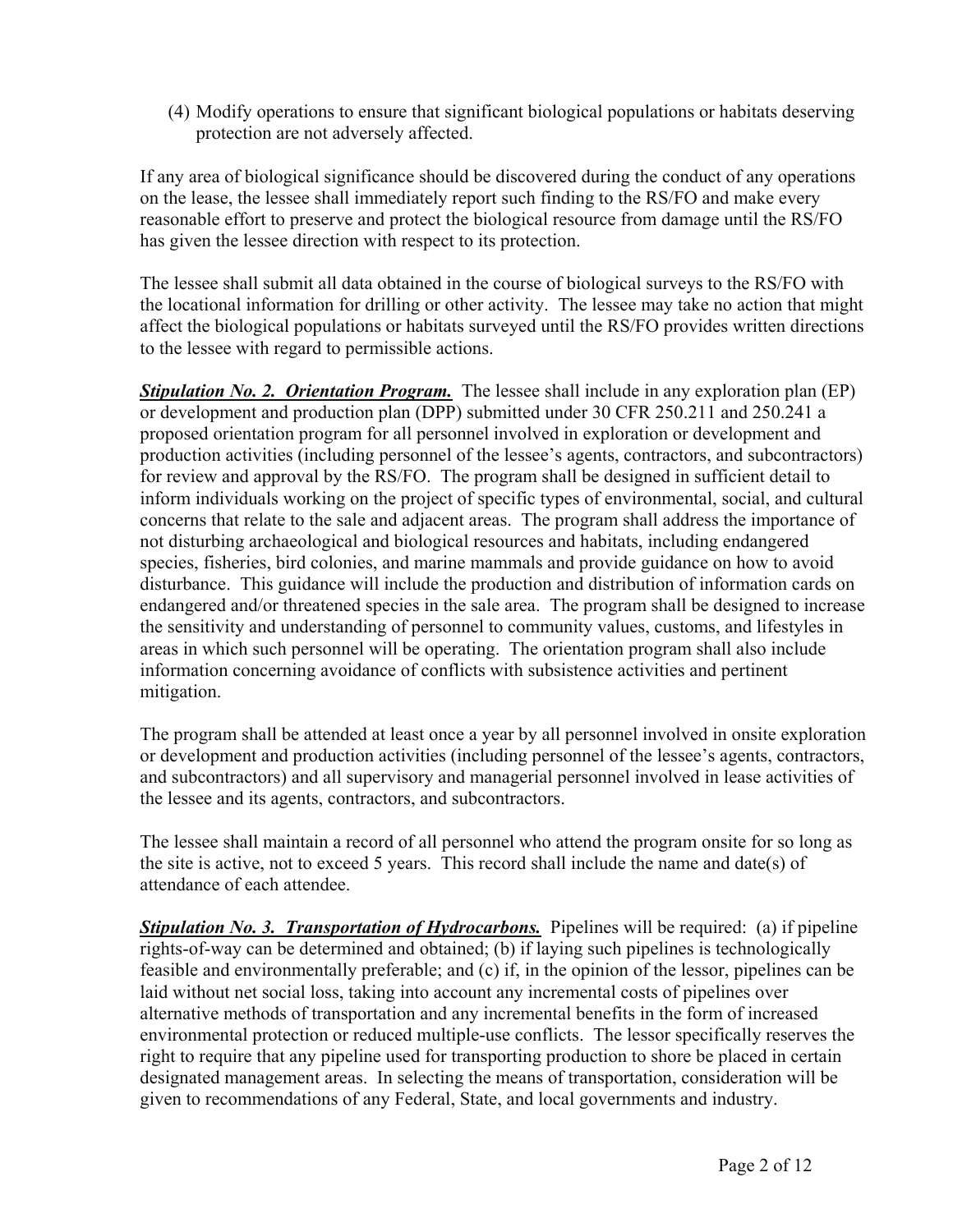Following the development of sufficient pipeline capacity, no crude oil production will be transported by surface vessel from offshore production sites, except in the case of an emergency. Determinations as to emergency conditions and appropriate responses to these conditions will be made by the RS/FO.

# *Stipulation No. 4. Industry Site-Specific Monitoring Program for Marine Mammal*

*Subsistence Resources.* A lessee proposing to conduct exploration operations, including ancillary seismic surveys, on a lease within the blocks identified below during periods of subsistence use related to bowhead whales, beluga whales, ice seals, walruses, and polar bears will be required to conduct a site-specific monitoring program approved by the RS/FO, unless, based on the size, timing, duration, and scope of the proposed operations, the RS/FO, in consultation with appropriate agencies and co-management organizations, determines that a monitoring program is not necessary. Organizations currently recognized by the National Marine Fisheries Service (NMFS) and the U.S. Fish and Wildlife Service (FWS) for the comanagement of the marine mammals resources are the Alaska Eskimo Whaling Commission, the Alaska Beluga Whale Committee, the Alaska Eskimo Walrus Commission, the Ice Seal Commission, and the Nanuk Commission. The RS/FO will provide the appropriate agencies and co-management organizations a minimum of 30 calendar days, but no longer than 60 calendar days, to review and comment on a proposed monitoring program prior to Minerals Management Service (MMS) approval. The monitoring program must be approved each year before exploratory drilling operations can be commenced.

The monitoring program will be designed to assess when bowhead and beluga whales, ice seals, walruses, and polar bears are present in the vicinity of lease operations and the extent of behavioral effects on these marine mammals due to these operations. In designing the program, the lessee must consider the potential scope and extent of effects that the type of operation could have on these marine mammals. Experiences relayed by subsistence hunters indicate that, depending on the type of operations, some whales demonstrate avoidance behavior at distances of up to 35 miles. The program must also provide for the following:

- (1) Recording and reporting information on sighting of the marine mammals of concern and the extent of behavioral effects due to operations;
- (2) Coordinating the monitoring logistics beforehand with the MMS Bowhead Whale Aerial Survey Project and other mandated aerial monitoring programs;
- (3) Inviting a local representative, to be determined by consensus of the appropriate comanagement organizations, to participate as an observer in the monitoring program;
- (4) Submitting daily monitoring results to the RS/FO;
- (5) Submitting a draft report on the results of the monitoring program to the RS/FO within 90 days following the completion of the operation. The RS/FO will distribute this draft report to the appropriate agencies and co-management organizations;
- (6) Allowing 30 days for independent peer review of the draft monitoring report; and
- (7) Submitting a final report on the results of the monitoring program to the RS/FO within 30 days after the completion of the independent peer review. The final report will include a discussion of the results of the peer review of the draft report. The RS/FO will distribute this report to the appropriate agencies and co-management organizations.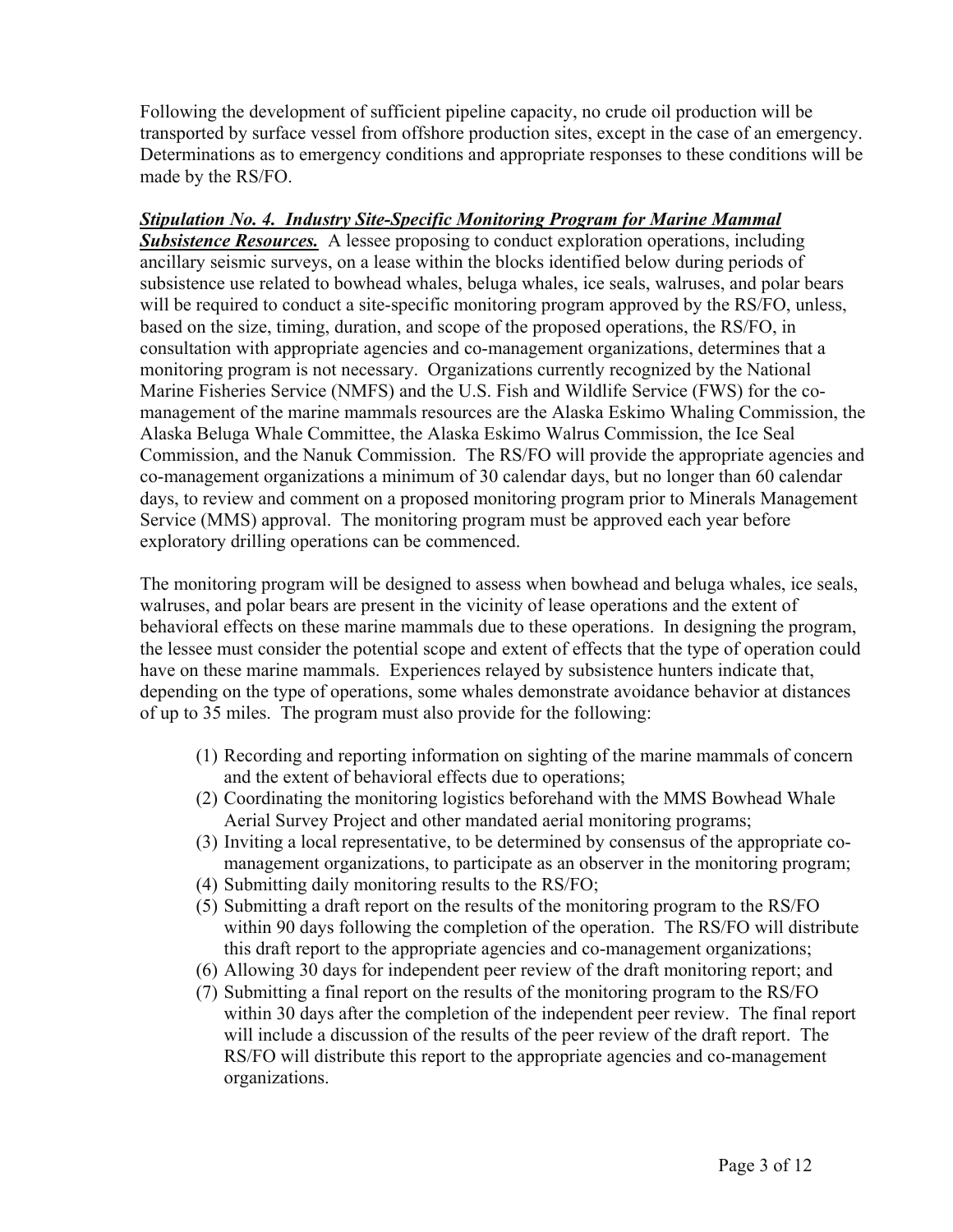The RS/FO may extend the report review and submittal timelines if the RS/FO determines such an extension is warranted to accommodate extenuating circumstances.

The lessee will be required to fund an independent peer review of a proposed monitoring plan and the draft report on the results of the monitoring program for bowhead whales. The lessee may be required to fund an independent peer review of a proposed monitoring plan and the draft report on the results of the monitoring program for other co-managed marine mammal resources. This peer review will consist of independent reviewers who have knowledge and experience in statistics, monitoring marine mammal behavior, the type and extent of the proposed operations, and an awareness of traditional knowledge. The peer reviewers will be selected by the RS/FO from experts recommended by the appropriate agencies and co-management resource organizations. The results of these peer reviews will be provided to the RS/FO for consideration in final MMS approval of the monitoring program and the final report, with copies to the appropriate agencies and co-management organizations.

In the event the lessee is seeking a Letter of Authorization (LOA) or Incidental Harassment Authorization (IHA) for incidental take from NMFS and/or FWS, the monitoring program and review process required under the LOA or IHA may satisfy the requirements of this stipulation. The lessee must advise the RS/FO when it is seeking an LOA or IHA in lieu of meeting the requirements of this stipulation and must provide the RS/FO with copies of all pertinent submittals and resulting correspondence. The RS/FO will coordinate with the NMFS and/or FWS and will advise the lessee if the LOA or IHA will meet these requirements.

The MMS, NMFS, and FWS will establish procedures to coordinate results from site-specific surveys required by this stipulation and the LOA's or IHA's to determine if further modification to lease operations are necessary.

This stipulation applies to the following blocks:

#### **NR02-06, Chukchi Sea:**

6624, 6625, 6674, 6675, 6723-6725, 6773-6775, 6822, 6823, 6872

#### **NR03-02, Posey:**

6872, 6873, 6918-6923, 6967-6973, 7016-7023, 7063-7073, 7112-7123

#### **NR03-03, Colbert**

6674, 6723, 6724, 6771-6774, 6820-6824, 6869-6874, 6918-6924, 6966-6974, 7015-7024, 7064-7074, 7113-7124

#### **NR03-04, Solivik Island**

6011-6023, 6060-6073, 6109-6122, 6157-6171, 6206-6219, 6255-6268, 6305-6317, 6354-6365, 6403-6414, 6453-6462, 6502-6511, 6552-6560, 6601-6609, 6651-6658, 6701-6707, 6751-6756, 6801-6805, 6851-6854, 6901-6903, 6951, 6952, 7001

#### **NR03-05, Point Lay West**

6014-6024, 6062-6073, 6111-6122, 6160-6171, 6209-6221, 6258-6269, 6307-6317, 6356-6365, 6406-6414, 6455-6462, 6503-6510, 6552-6558, 6602-6606, 6652-6655, 6702, 6703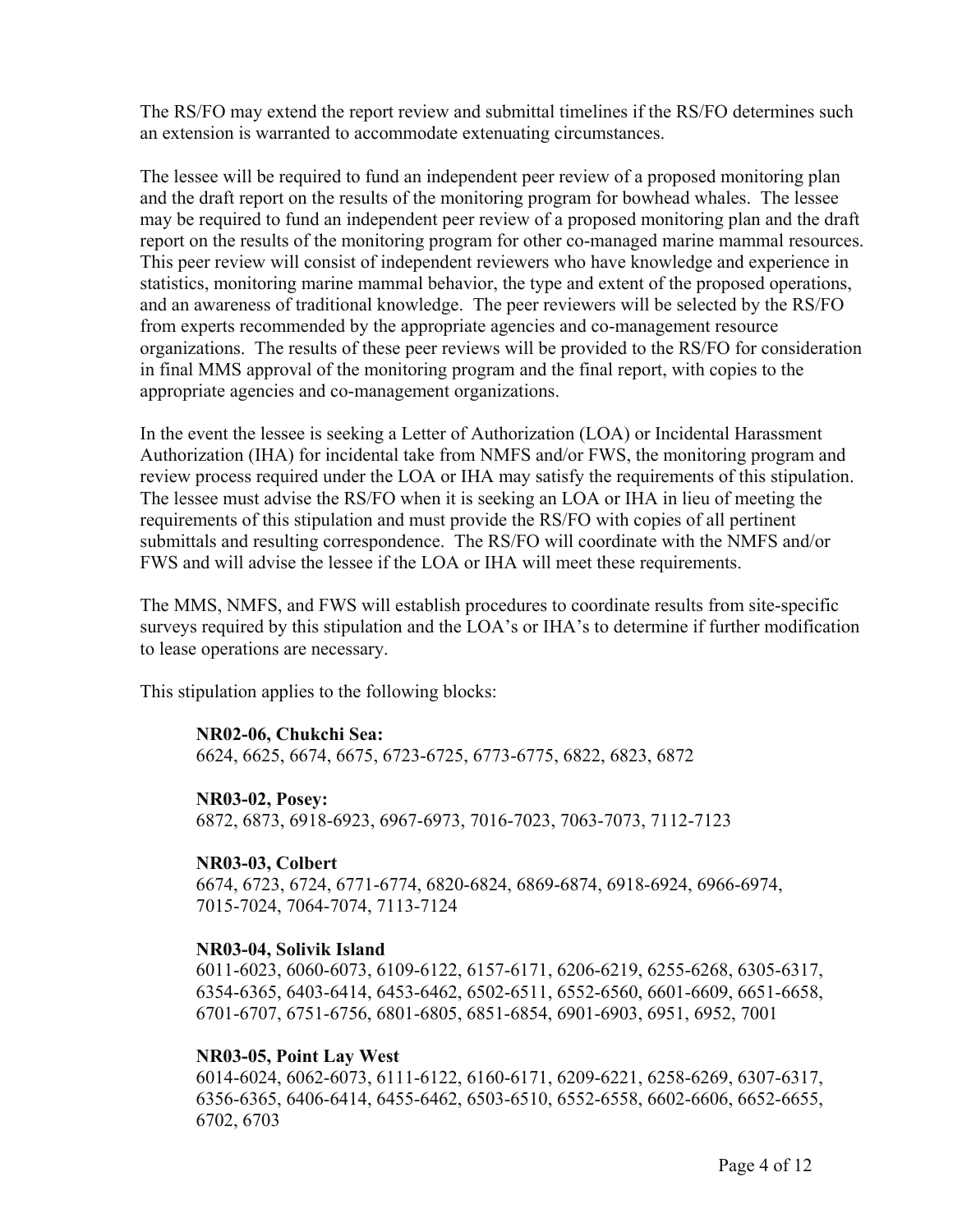#### **NR04-01, Hanna Shoal**

6223, 6267-6273, 6315-6323, 6363-6373, 6411-6423, 6459-6473, 6507-6523, 6556-6573, 6605-6623, 6654-6671, 6703-6721, 6752-6771, 6801-6819, 6851-6868, 6901-6916, 6951-6964, 7001-7010, 7051-7059, 7101-7107

#### **NR04-02, Barrow**

6003-6022, 6052-6068, 6102-6118, 6151-6164, 6201-6214, 6251-6262, 6301-6312, 6351-6359, 6401-6409, 6451-6456, 6501-6506, 6551, 6552, 6601, 6602

# **NR04-03, Wainwright**

6002-6006, 6052, 6053

#### **NS04-08, (Unnamed)**

6816-6822, 6861-6872, 6910-6922, 6958-6972, 7007-7022, 7055-7072, 7104-7122

This stipulation applies during the time periods for subsistence-harvesting described below for each community.

## **Subsistence Whaling and Marine Mammal Hunting Activities by Community**

**Barrow**: Spring bowhead whaling occurs from April to June; Barrow hunters hunt from ice leads from Point Barrow southwestward along the Chukchi Sea coast to the Skull Cliff area. Fall whaling occurs from August to October in an area extending from approximately 10 miles west of Barrow to the east side of Dease Inlet. Beluga whaling occurs from April to June in the spring leads between Point Barrow and Skull Cliff; later in the season, belugas are hunted in open water around the barrier islands off Elson Lagoon. Walrus are harvested from June to September from west of Barrow southwestward to Peard Bay. Polar bear are hunted from October to June generally in the same vicinity used to hunt walrus. Seal hunting occurs mostly in winter, but some openwater sealing is done from the Chukchi coastline east as far as Dease Inlet and Admiralty Bay in the Beaufort Sea.

**Wainwright**: Bowhead whaling occurs from April to June in the spring leads offshore of Wainwright, with whaling camps sometimes as far as 10 to 15 miles from shore. Wainwright hunters hunt beluga whales in the spring lead system from April to June but only if no bowheads are in the area. Later in the summer, from July to August, belugas can be hunted along the coastal lagoon systems. Walrus hunting occurs from July to August at the southern edge of the retreating pack ice. From August to September, walrus can be hunted at local haulouts with the focal area from Milliktagvik north to Point Franklin. Polar bear hunting occurs primarily in the fall and winter around Icy Cape, at the headland from Point Belcher to Point Franklin, and at Seahorse Island.

**Point Lay**: Because Point Lay's location renders it unsuitable for bowhead whaling, beluga whaling is the primary whaling pursuit. Beluga whales are harvested from the middle of June to the middle of July. The hunt is concentrated in Naokak and Kukpowruk Passes south of Point Lay where hunters use boats to herd the whales into the shallow waters of Kasegaluk Lagoon where they are hunted. If the July hunt is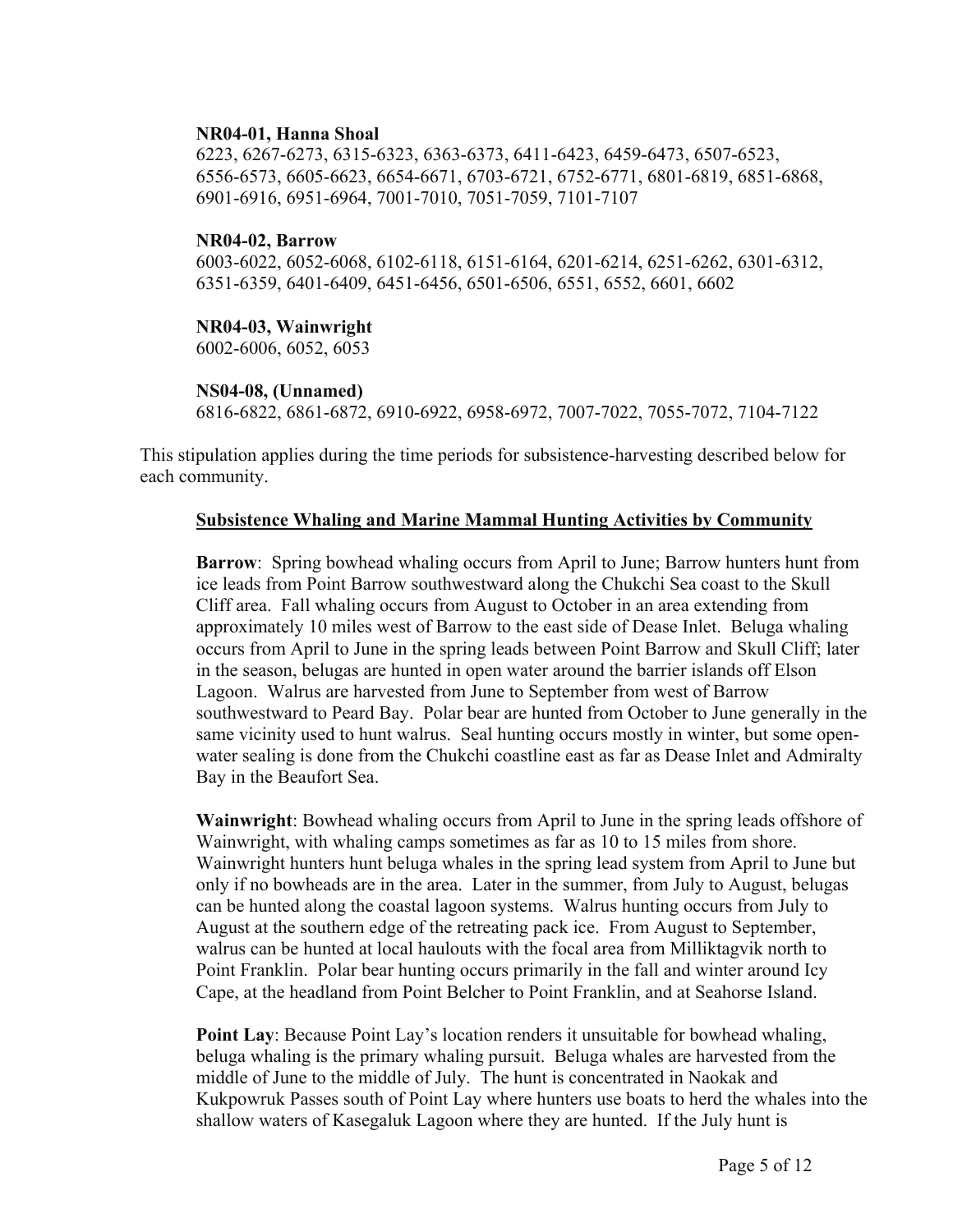unsuccessful, hunters can travel as far north as Utukok Pass and as far south as Cape Beaufort in search of whales. When ice conditions are favorable, Point Lay residents hunt walrus from June to August along the entire length of Kasegaluk Lagoon, south of Icy Cape, and as far as 20 miles offshore. Polar bear are hunted from September to April along the coast, rarely more than 2 miles offshore.

**Point Hope**: Bowhead whales are hunted from March to June from whaling camps along the ice edge south and southeast of the point. The pack-ice lead is rarely more than 6 to 7 miles offshore. Beluga whales are harvested from March to June in the same area used for the bowhead whale hunt. Beluga whales can also be hunted in the open water later in the summer from July to August near the southern shore of Point Hope close to the beaches, as well as areas north of the point as far as Cape Dyer. Walruses are harvested from May to July along the southern shore of the point from Point Hope to Akoviknak Lagoon. Point Hope residents hunt polar bears primarily from January to April and occasionally from October to January in the area south of the point and as far out as 10 miles from shore.

This stipulation will remain in effect until termination or modification by the Department of the Interior after consultation with appropriate agencies.

*Stipulation No. 5. Conflict Avoidance Mechanisms to Protect Subsistence Whaling and Other Marine Mammal Subsistence-Harvesting Activities.* Exploration and development and production operations shall be conducted in a manner that prevents unreasonable conflicts between the oil and gas industry and subsistence activities. This stipulation applies to exploration, development, and production operations on a lease within the blocks identified below during periods of subsistence use related to bowhead whales, beluga whales, ice seals, walruses, and polar bears. The stipulation also applies to support activities, such as vessel and aircraft traffic, that traverse the blocks listed below or Federal waters landward of the sale during periods of subsistence use regardless of lease location. Transit for human safety emergency situations shall not require adherence to this stipulation.

This stipulation applies to the following blocks:

**NR02-06, Chukchi Sea:**  6624, 6625, 6674, 6675, 6723-6725, 6773-6775, 6822, 6823, 6872

**NR03-02, Posey:**  6872, 6873, 6918-6923, 6967-6973, 7016-7023, 7063-7073, 7112-7123

**NR03-03, Colbert** 

6674, 6723, 6724, 6771-6774, 6820-6824, 6869-6874, 6918-6924, 6966-6974, 7015-7024, 7064-7074, 7113-7124

#### **NR03-04, Solivik Island**

6011-6023, 6060-6073, 6109-6122, 6157-6171, 6206-6219, 6255-6268, 6305-6317, 6354-6365, 6403-6414, 6453-6462, 6502-6511, 6552-6560, 6601-6609, 6651-6658, 6701-6707, 6751-6756, 6801-6805, 6851-6854, 6901-6903, 6951, 6952, 7001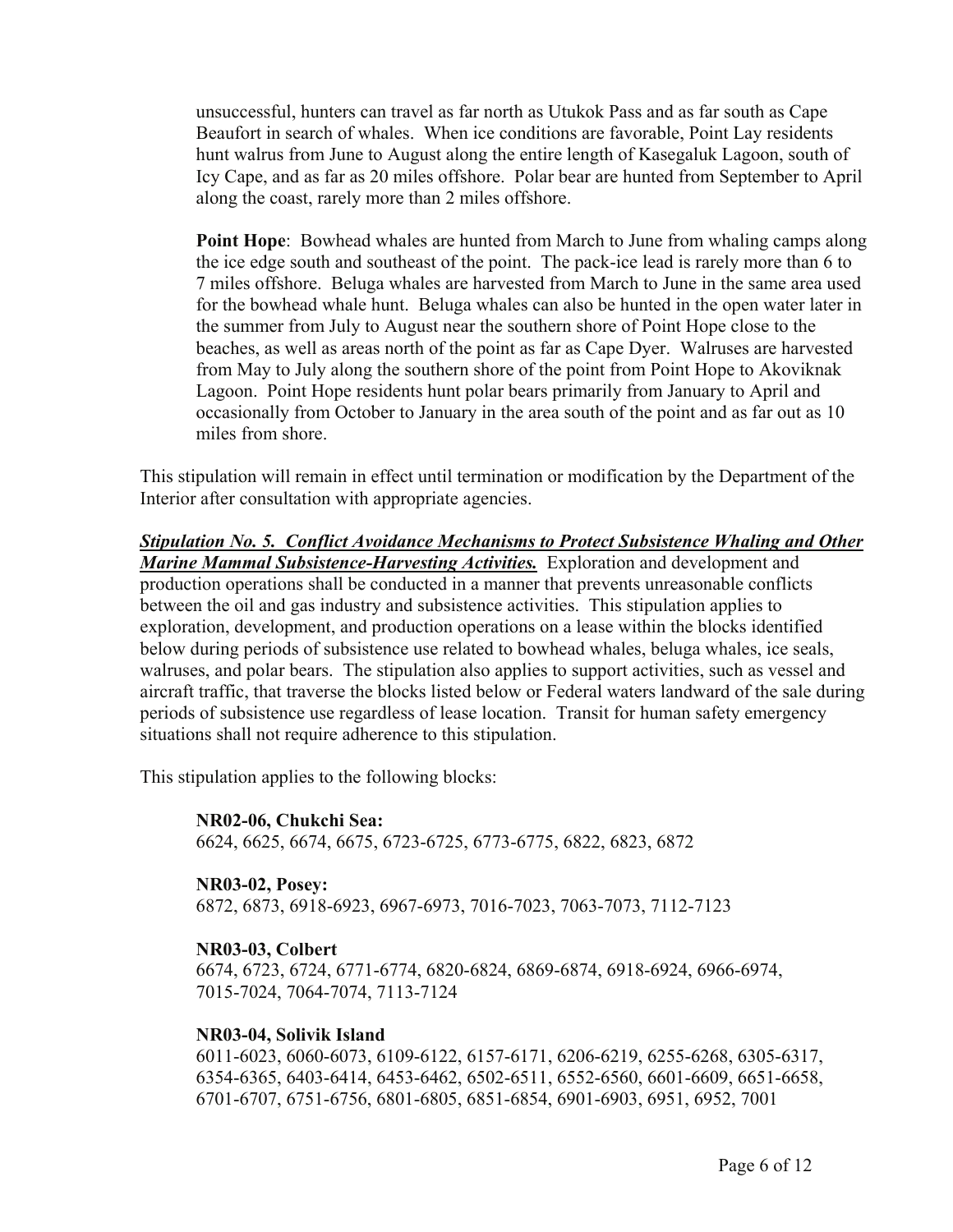#### **NR03-05, Point Lay West**

6014-6024, 6062-6073, 6111-6122, 6160-6171, 6209-6221, 6258-6269, 6307-6317, 6356-6365, 6406-6414, 6455-6462, 6503-6510, 6552-6558, 6602-6606, 6652-6655, 6702, 6703

#### **NR04-01, Hanna Shoal**

6223, 6267-6273, 6315-6323, 6363-6373, 6411-6423, 6459-6473, 6507-6523, 6556-6573, 6605-6623, 6654-6671, 6703-6721, 6752-6771, 6801-6819, 6851-6868, 6901-6916, 6951-6964, 7001-7010, 7051-7059, 7101-7107

#### **NR04-02, Barrow**

6003-6022, 6052-6068, 6102-6118, 6151-6164, 6201-6214, 6251-6262, 6301-6312, 6351-6359, 6401-6409, 6451-6456, 6501-6506, 6551, 6552, 6601, 6602

#### **NR04-03, Wainwright**

6002-6006, 6052, 6053

#### **NS04-08, (Unnamed)**

6816-6822, 6861-6872, 6910-6922, 6958-6972, 7007-7022, 7055-7072, 7104-7122

Prior to submitting an exploration plan or development and production plan (including associated oil-spill response plans) to the MMS for activities proposed during subsistence-use critical times and locations described below for bowhead whale and other marine mammals, the lessee shall consult with the North Slope Borough, and with directly affected subsistence communities (Barrow, Point Lay, Point Hope, or Wainwright) and co-management organizations to discuss potential conflicts with the siting, timing, and methods of proposed operations and safeguards or mitigating measures that could be implemented by the operator to prevent unreasonable conflicts. Organizations currently recognized by the NMFS and the FWS for the co-management of the marine mammals resources are the Alaska Eskimo Whaling Commission, the Alaska Beluga Whale Committee, the Alaska Eskimo Walrus Commission, the Ice Seal Commission, and the Nanuk Commission. Through this consultation, the lessee shall make every reasonable effort, including such mechanisms as a conflict avoidance agreement, to assure that exploration, development, and production activities are compatible with whaling and other marine mammal subsistence hunting activities and will not result in unreasonable interference with subsistence harvests.

A discussion of resolutions reached during this consultation process and plans for continued consultation shall be included in the exploration plan or the development and production plan. In particular, the lessee shall show in the plan how its activities, in combination with other activities in the area, will be scheduled and located to prevent unreasonable conflicts with subsistence activities. The lessee shall also include a discussion of multiple or simultaneous operations, such as ice management and seismic activities, that can be expected to occur during operations in order to more accurately assess the potential for any cumulative affects. Communities, individuals, and other entities who were involved in the consultation shall be identified in the plan. The RS/FO shall send a copy of the exploration plan or development and production plan (including associated oil-spill response plans) to the directly affected communities and the appropriate co-management organizations at the time the plans are submitted to the MMS to allow concurrent review and comment as part of the plan approval process.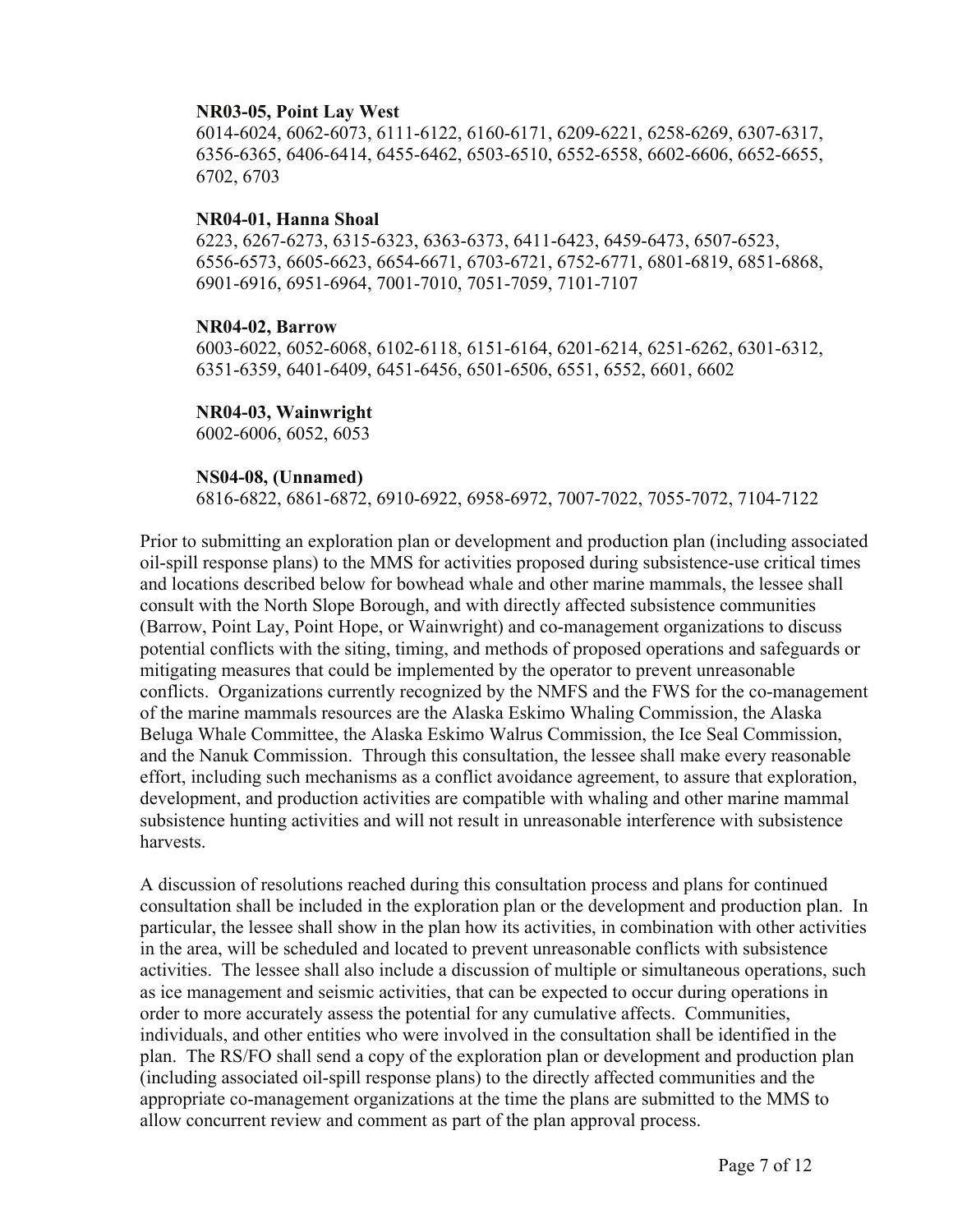In the event no agreement is reached between the parties, the lessee, NMFS, FWS, the appropriate co-management organizations, and any communities that could be directly affected by the proposed activity may request that the RS/FO assemble a group consisting of representatives from the parties to specifically address the conflict and attempt to resolve the issues. The RS/FO will invite appropriate parties to a meeting if the RS/FO determines such a meeting is warranted and relevant before making a final determination on the adequacy of the measures taken to prevent unreasonable conflicts with subsistence harvests.

The lessee shall notify the RS/FO of all concerns expressed by subsistence hunters during operations and of steps taken to address such concerns. Activities on a lease may be restricted if the RS/FO determines it is necessary to prevent unreasonable conflicts with local subsistence hunting activities.

In enforcing this stipulation, the RS/FO will work with other agencies and the public to assure that potential conflicts are identified and efforts are taken to avoid these conflicts.

Subsistence-harvesting activities occur generally in the areas and time periods listed below.

## **Subsistence Whaling and Marine Mammal Hunting Activities by Community**

**Barrow**: Spring bowhead whaling occurs from April to June; Barrow hunters hunt from ice leads from Point Barrow southwestward along the Chukchi Sea coast to the Skull Cliff area; fall whaling occurs from August to October in an area extending from approximately 10 miles west of Barrow to the east side of Dease Inlet. Beluga whaling occurs from April to June in the spring leads between Point Barrow and Skull Cliff; later in the season, belugas are hunted in open water around the barrier islands off Elson Lagoon. Walrus are harvested from June to September from west of Barrow southwestward to Peard Bay. Polar bear are hunted from October to June generally in the same vicinity used to hunt walruses. Seal hunting occurs mostly in winter, but some open-water sealing is done from the Chukchi coastline east as far as Dease Inlet and Admiralty Bay in the Beaufort Sea.

**Wainwright**: Bowhead whaling occurs from April to June in the spring leads offshore of Wainwright, with whaling camps sometimes as far as 10 to 15 miles from shore. Wainwright hunters hunt beluga whales in the spring lead system from April to June but only if no bowheads are in the area. Later in the summer, from July to August, belugas can be hunted along the coastal lagoon systems. Walrus hunting occurs from July to August at the southern edge of the retreating pack ice. From August to September, walruses can be hunted at local haulouts with the focal area from Milliktagvik north to Point Franklin. Polar bear hunting occurs primarily in the fall and winter around Icy Cape, at the headland from Point Belcher to Point Franklin, and at Seahorse Island.

**Point Lay**: Because Point Lay's location renders it unsuitable for bowhead whaling, beluga whaling is the primary whaling pursuit. Beluga whales are harvested from the middle of June to the middle of July. The hunt is concentrated in Naokak and Kukpowruk Passes south of Point Lay where hunters use boats to herd the whales into the shallow waters of Kasegaluk Lagoon where they are hunted. If the July hunt is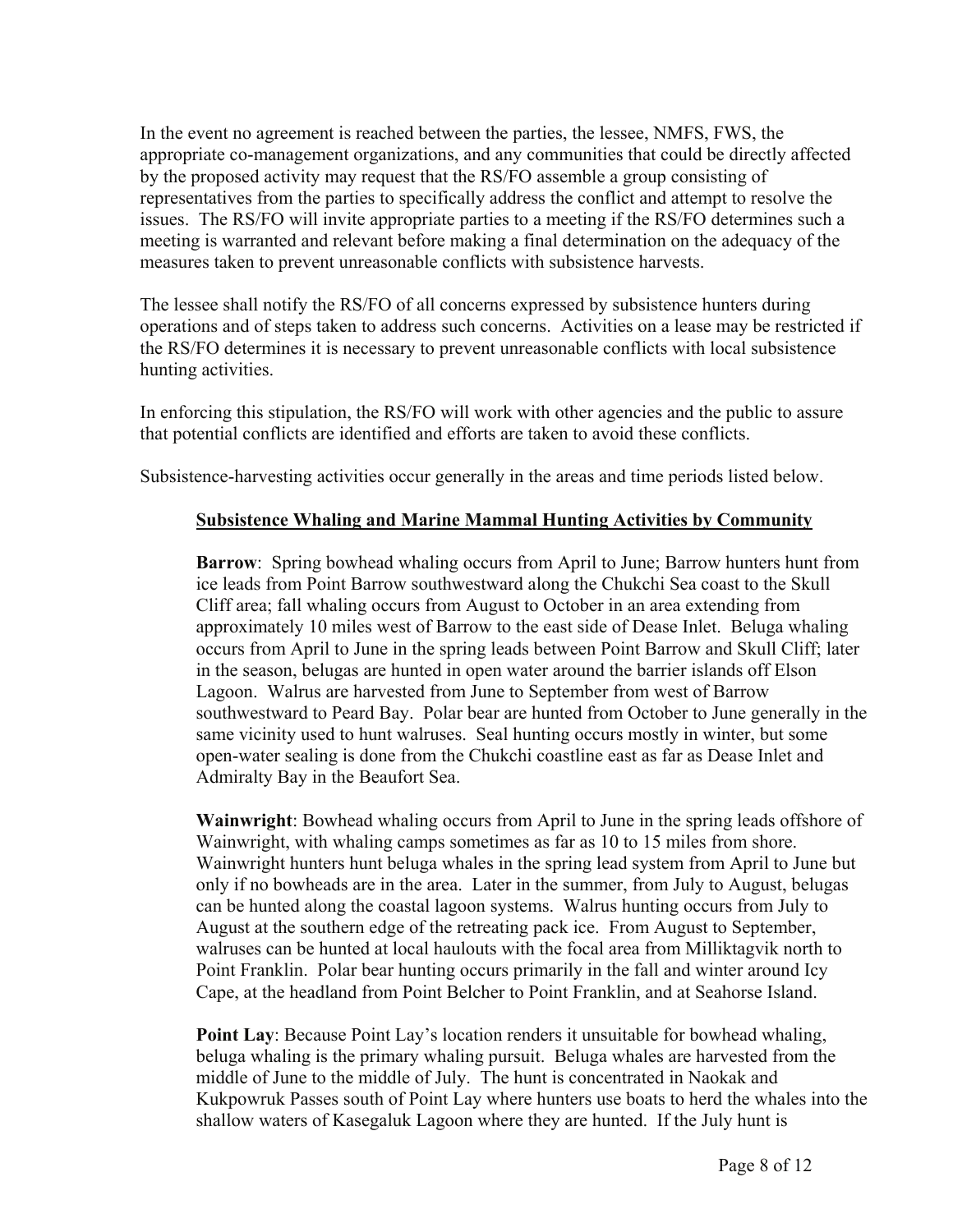unsuccessful, hunters can travel as far north as Utukok Pass and as far south as Cape Beaufort in search of whales. When ice conditions are favorable, Point Lay residents hunt walruses from June to August along the entire length of Kasegaluk Lagoon, south of Icy Cape, and as far as 20 miles offshore. Polar bears are hunted from September to April along the coast, rarely more than 2 miles offshore.

**Point Hope**: Bowhead whales are hunted from March to June from whaling camps along the ice edge south and southeast of the point. The pack-ice lead is rarely more than 6 to 7 miles offshore. Beluga whales are harvested from March to June in the same area used for the bowhead whale hunt. Beluga whales can also be hunted in the open water later in the summer from July to August near the southern shore of Point Hope close to the beaches, as well as areas north of the point as far as Cape Dyer. Walruses are harvested from May to July along the southern shore of the point from Point Hope to Akoviknak Lagoon. Point Hope residents hunt polar bears primarily from January to April and occasionally from October to January in the area south of the point and as far out as 10 miles from shore.

*Stipulation No. 6. Pre-Booming Requirements for Fuel Transfers.* Fuel transfers (excluding gasoline transfers) of 100 barrels or more will require pre-booming of the fuel barge(s). The fuel barge must be surrounded by an oil-spill-containment boom during the entire transfer operation to help reduce any adverse effects from a fuel spill. The lessee's oil spill response plans must include procedures for the pre-transfer booming of the fuel barge(s)*.* 

**S***tipulation No. 7. Measures to Minimize Effects to Spectacled and Steller's Eiders During*  **Exploration Activities.** This stipulation will minimize the likelihood that spectacled and Steller's eiders will strike drilling structures or vessels. The stipulation also provides additional protection to eiders within the blocks listed below and Federal waters landward of the sale area, including the Ledyard Bay Critical Habitat Area, during times when eiders are present.

**(A) General conditions:** The following conditions apply to all exploration activities.

(1) An EP must include a plan for recording and reporting bird strikes. All bird collisions (with vessels, aircraft, or drilling structures) shall be documented and reported within 3 days to MMS. Minimum information will include species, date/time, location, weather, identification of the vessel, and aircraft or drilling structure involved and its operational status when the strike occurred. Bird photographs are not required, but would be helpful in verifying species. Lessees are advised that the FWS does not recommend recovery or transport of dead or injured birds due to avian influenza concerns.

(2) The following conditions apply to operations conducted in support of exploratory and delineation drilling.

(a) Surface vessels (e.g., boats, barges) associated with exploration and delineation drilling operations should avoid operating within or traversing the listed blocks or Federal waters between the listed blocks and the coastline between April 15 and June 10, to the maximum extent practicable. If surface vessels must traverse this area during this period, the surface vessel operator will have ready access to wildlife hazing equipment (including at least three *Breco* buoys or similar devices) and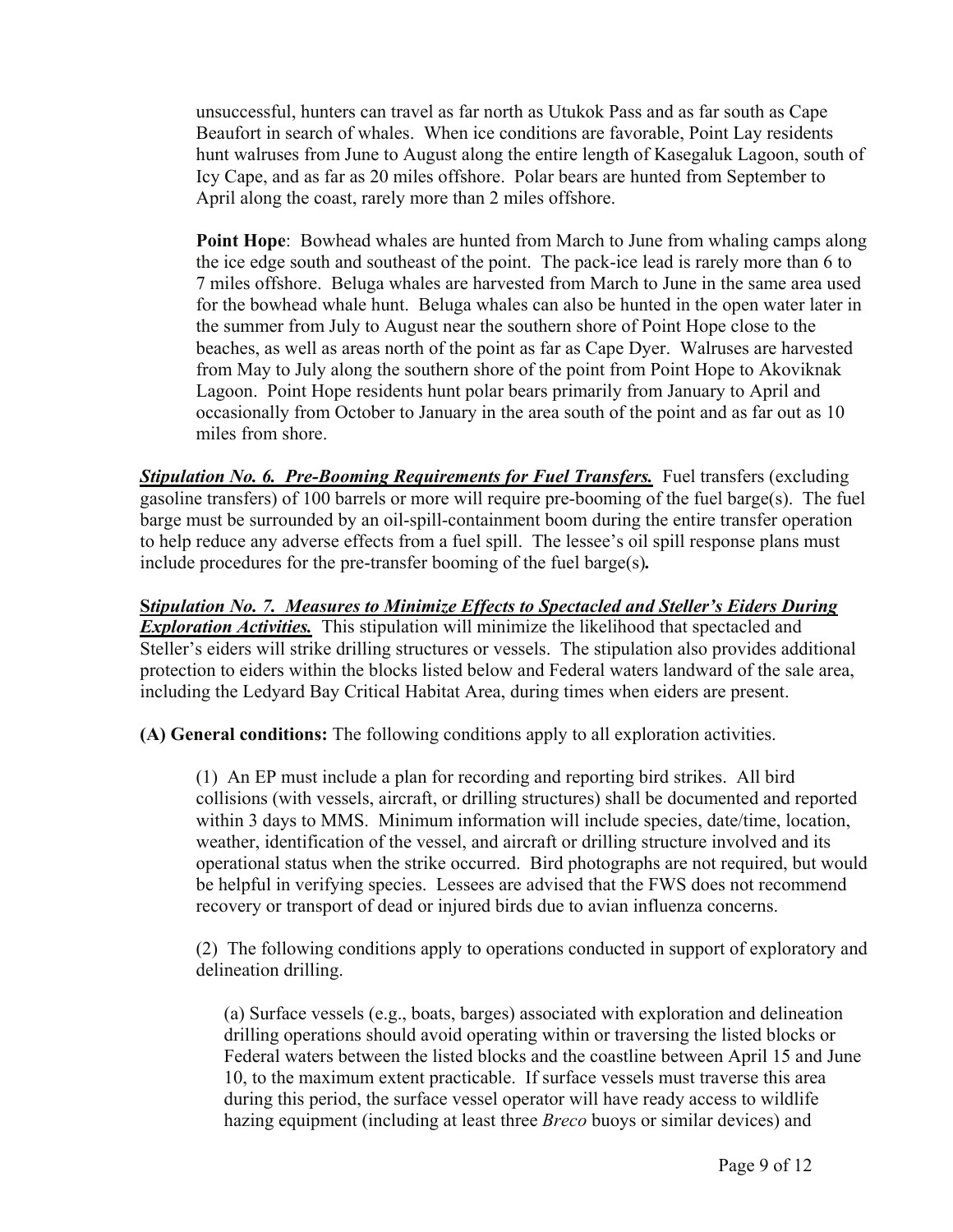personnel trained in its use; hazing equipment may located onboard the vessel or on a nearby oil spill response vessel, or in Point Lay or Wainwright. Lessees are required to provide information regarding their operations within the area upon request of MMS. The MMS may request information regarding number of vessels and their dates of operation within the area.

(b) Except for emergencies or human/navigation safety, surface vessels associated with exploration and delineation drilling operations will avoid travel within the Ledyard Bay Critical Habitat Area between July 1 and November 15. Vessel travel within the Ledyard Bay Critical Habitat Area for emergencies or human/navigation safety shall be reported within 24 hours to MMS.

(c) Aircraft supporting drilling operations will avoid operating below 1,500 feet above sea level over the listed blocks or Federal waters between the listed blocks and the coastline between April 15 and June 10, or the Ledyard Bay Critical Habitat Area between July 1 and November 15, to the maximum extent practicable. If weather prevents attaining this altitude, aircraft will use pre-designated flight routes. Predesignated flight routes will be established by the lessee and MMS, in collaboration with the FWS, during review of the EP. Route or altitude deviations for emergencies or human safety shall be reported within 24 hours to MMS.

**(B) Lighting Protocols.** The following lighting requirements apply to activities conducted between April 15 and November 15 of each year.

**(1) Drilling Structures:** Lessees must adhere to lighting requirements for all exploration or delineation drilling structures so as to minimize the likelihood that migrating marine and coastal birds will strike these structures. Lessees are required to implement lighting requirements aimed at minimizing the radiation of light outward from exploration or delineation drilling structures to minimize the likelihood that birds will strike those structures. These requirements establish a coordinated process for a performance-based objective rather than pre-determined prescriptive requirements. The performance-based objective is to minimize the radiation of light outward from exploration/delineation structures while operating on a lease or if staged within nearshore Federal waters pending lease deployment.

Measures to be considered include but need not be limited to the following:

- Shading and/or light fixture placement to direct light inward and downward to living and work structures while minimizing light radiating upward and outward;
- Types of lights;
- Adjustment of the number and intensity of lights as needed during specific activities;
- Dark paint colors for selected surfaces;
- Low-reflecting finishes or coverings for selected surfaces; and
- Facility or equipment configuration.

Lessees are encouraged to consider other technical, operational, and management approaches that could be applied to their specific facilities and operations to reduce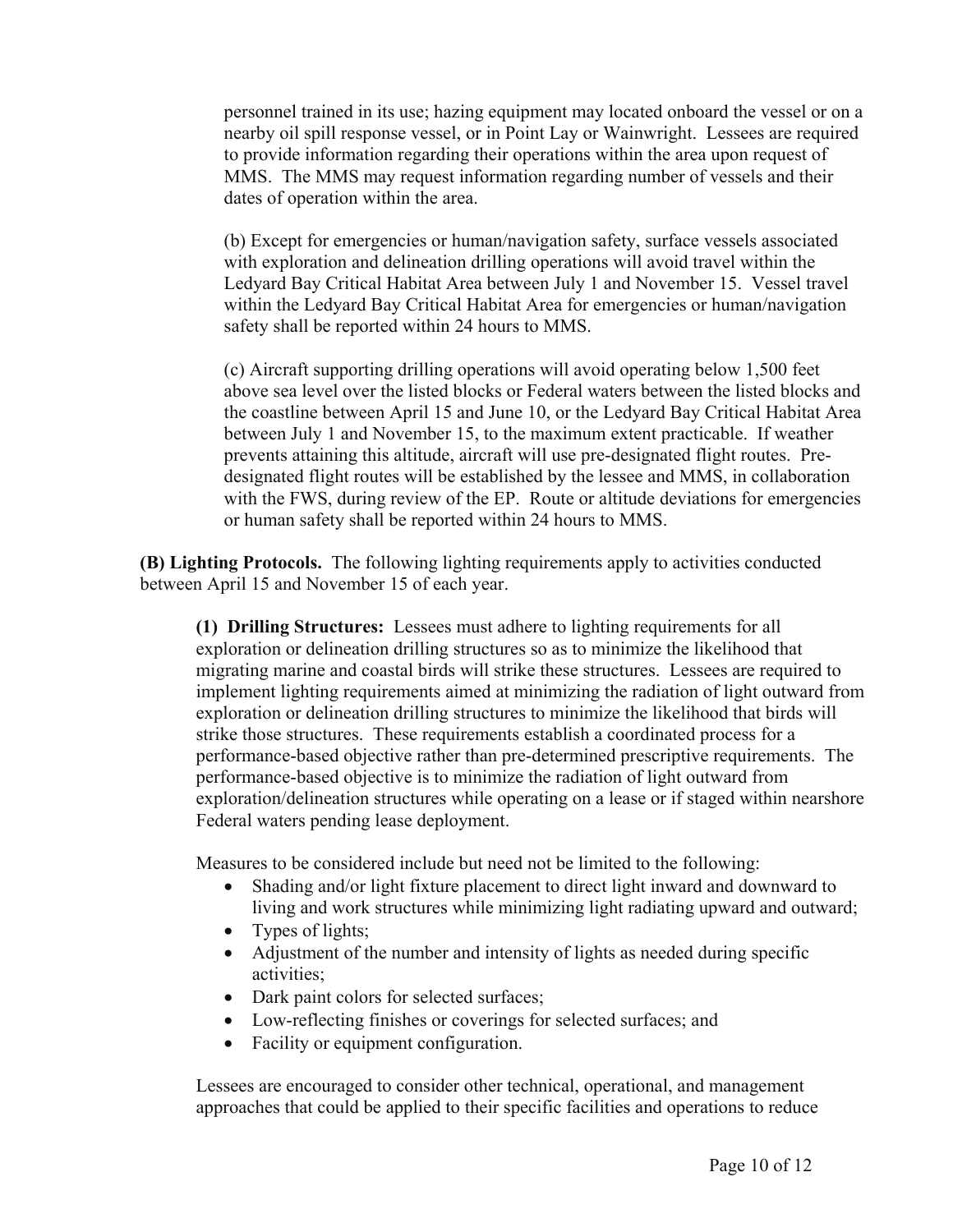outward light radiation. Lessees must provide MMS with a written statement of measures that will be or have been taken to meet the lighting objective, and must submit this information with an EP when it is submitted for regulatory review and approval pursuant to 30 CFR 250.203.

**(2) Support Vessels:** Surface support vessels will minimize the use of high-intensity work lights, especially when traversing the listed blocks and federal waters between the listed blocks and the coastline. Exterior lights will be used only as necessary to illuminate active, on-deck work areas during periods of darkness or inclement weather (such as rain or fog), otherwise they will be turned off. Interior lights and lights used during navigation could remain on for safety.

For the purpose of this stipulation, the listed blocks are as follows:

#### **NR02-06, Chukchi Sea:**

6624, 6625, 6674, 6675, 6723-6725, 6773-6775, 6822, 6823, 6872

#### **NR03-02, Posey:**

6872, 6873, 6918-6923, 6967-6973, 7016-7023, 7063-7073, 7112-7123

#### **NR03-03, Colbert**

6674, 6723, 6724, 6771-6774, 6820-6824, 6869-6874, 6918-6924, 6966-6974, 7015-7024, 7064-7074, 7113-7124

#### **NR03-04, Solivik Island**

6011-6023, 6060-6073, 6109-6122, 6157-6171, 6206-6219, 6255-6268, 6305-6317, 6354-6365, 6403-6414, 6453-6462, 6502-6511, 6552-6560, 6601-6609, 6651-6658, 6701-6707, 6751-6756, 6801-6805, 6851-6854, 6901-6903, 6951, 6952, 7001

#### **NR03-05, Point Lay West**

6014-6024, 6062-6073, 6111-6122, 6160-6171, 6209-6221, 6258-6269, 6307-6317, 6356-6365, 6406-6414, 6455-6462, 6503-6510, 6552-6558, 6602-6606, 6652-6655, 6702, 6703

#### **NR04-01, Hanna Shoal**

6223, 6267-6273, 6315-6323, 6363-6373, 6411-6423, 6459-6473, 6507-6523, 6556-6573, 6605-6623, 6654-6671, 6703-6721, 6752-6771, 6801-6819, 6851-6868, 6901-6916, 6951-6964, 7001-7010, 7051-7059, 7101-7107

#### **NR04-02, Barrow**

6003-6022, 6052-6068, 6102-6118, 6151-6164, 6201-6214, 6251-6262, 6301-6312, 6351-6359, 6401-6409, 6451-6456, 6501-6506, 6551, 6552, 6601, 6602

#### **NR04-03, Wainwright**

6002-6006, 6052, 6053

#### **NS04-08, (Unnamed)**

6816-6822, 6861-6872, 6910-6922, 6958-6972, 7007-7022, 7055-7072, 7104-7122